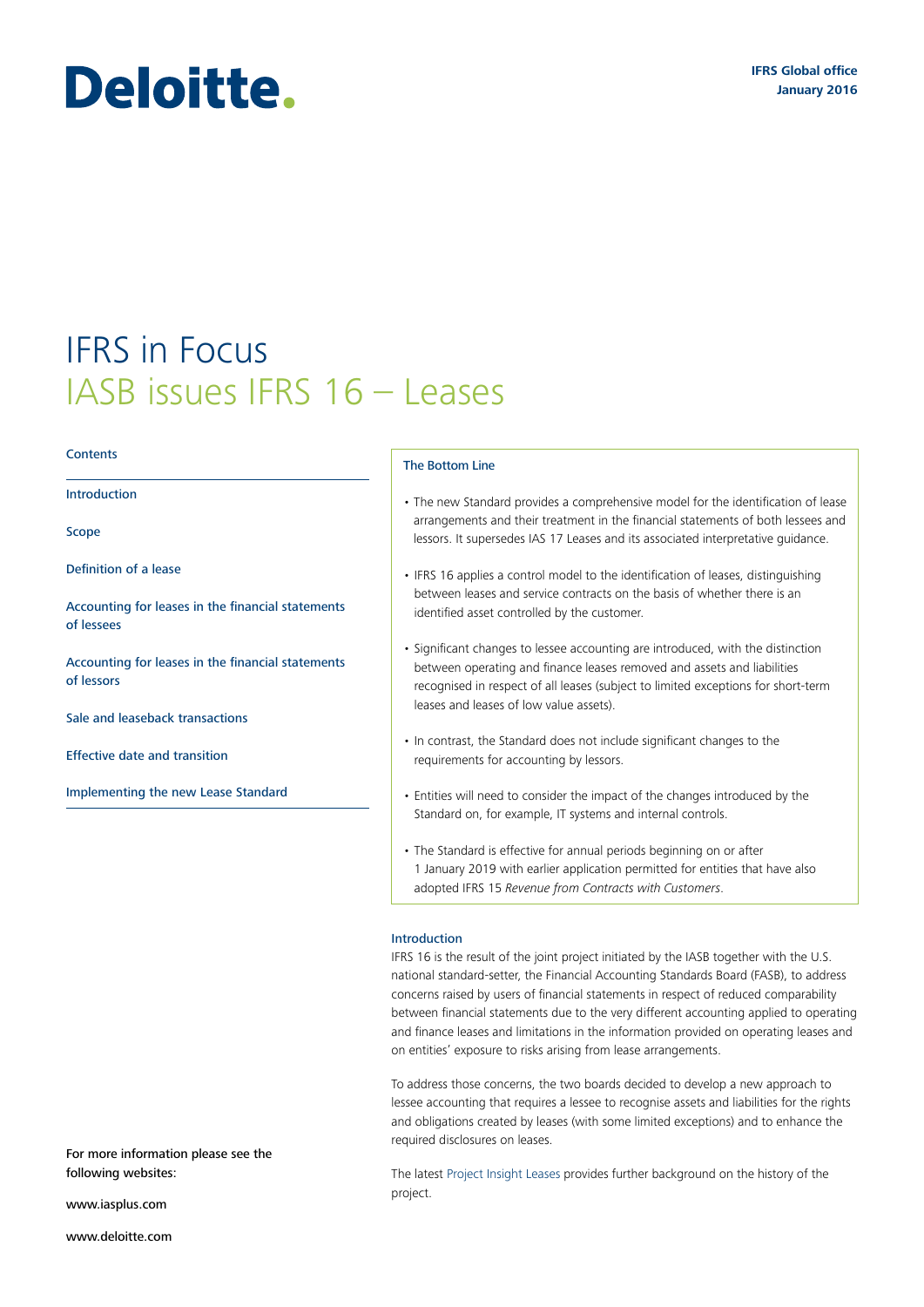#### **Observation**

The project's original aim was the production of a converged IFRS and U.S. GAAP standard. However, the IASB and FASB reached different conclusions on a number of issues including the recognition and presentation of expenses by lessees. As a result, the FASB's leasing standard (due for publication early in 2016) will differ from IFRS 16 in several respects.

# <span id="page-1-0"></span>Scope

The new Lease Standard applies to all leases, including leases of right of use assets in a sublease, with the exception of specific items covered by other standards, namely:

- leases to explore for or use minerals, oil, natural gas and similar non-regenerative resources;
- contracts within the scope of IFRIC 12 *Service Concession Arrangements*;
- for lessors, licences of intellectual property within the scope of IFRS 15 *Revenue from Contracts with Customers*; and
- for lessees, leases of biological assets within the scope of IAS 41 *Agriculture* and rights held under licensing agreements within the scope of IAS 38 *Intangible Assets* for items such as motion picture films, video recordings, plays, manuscripts, patents and copyrights.

Lessees are permitted, but not required, to apply IFRS 16 to leases of other intangible assets.

# *Short-term leases and leases of low value assets*

In response to concerns raised over the cost of applying the requirements of the new Standard, the IASB decided to provide a recognition exemption for preparers by allowing short-term leases and leases of low value assets to be accounted for by simply recognising an expense, typically straight-line, over the lease term (so, in a manner consistent with the current accounting for operating leases).

A 'short-term lease' is defined as one that does not include a purchase option and has a lease term at commencement date of 12 months or less. Lessees must apply, or not apply, the exception for short-term leases consistently for each class of underlying leased asset.

#### Lease term

The lease term is defined as the non-cancellable period of the lease, including:

- a) periods covered by an option to extend the lease if the lessee is reasonably certain to exercise that option; and
- b) periods covered by an option to terminate the lease if the lessee is reasonably certain not to exercise that option.

An entity is required to revise the lease term if there is a change in the non-cancellable period of a lease.

The exception for leases of low value assets can, on the other hand, be applied on a lease by lease basis.

#### Observation

The 'low value' exception is unusual in that it applies in absolute terms rather than by reference to the size of the reporting entity (i.e. it is not a measure of the lease's materiality).

The Standard does not provide a monetary value that should be considered 'low' for these purposes, but does state that the assessment should be made based on the asset's value when new (even if a used asset is leased) and the Basis for Conclusions notes that, at the time of reaching its decision to provide an exception, the IASB had in mind leases of underlying assets with a value, when new, in the order of magnitude of US\$5,000 or less.

It should also be noted that the 'low value' exception only applies to leased assets that are not highly dependent on, or highly interrelated with, other assets.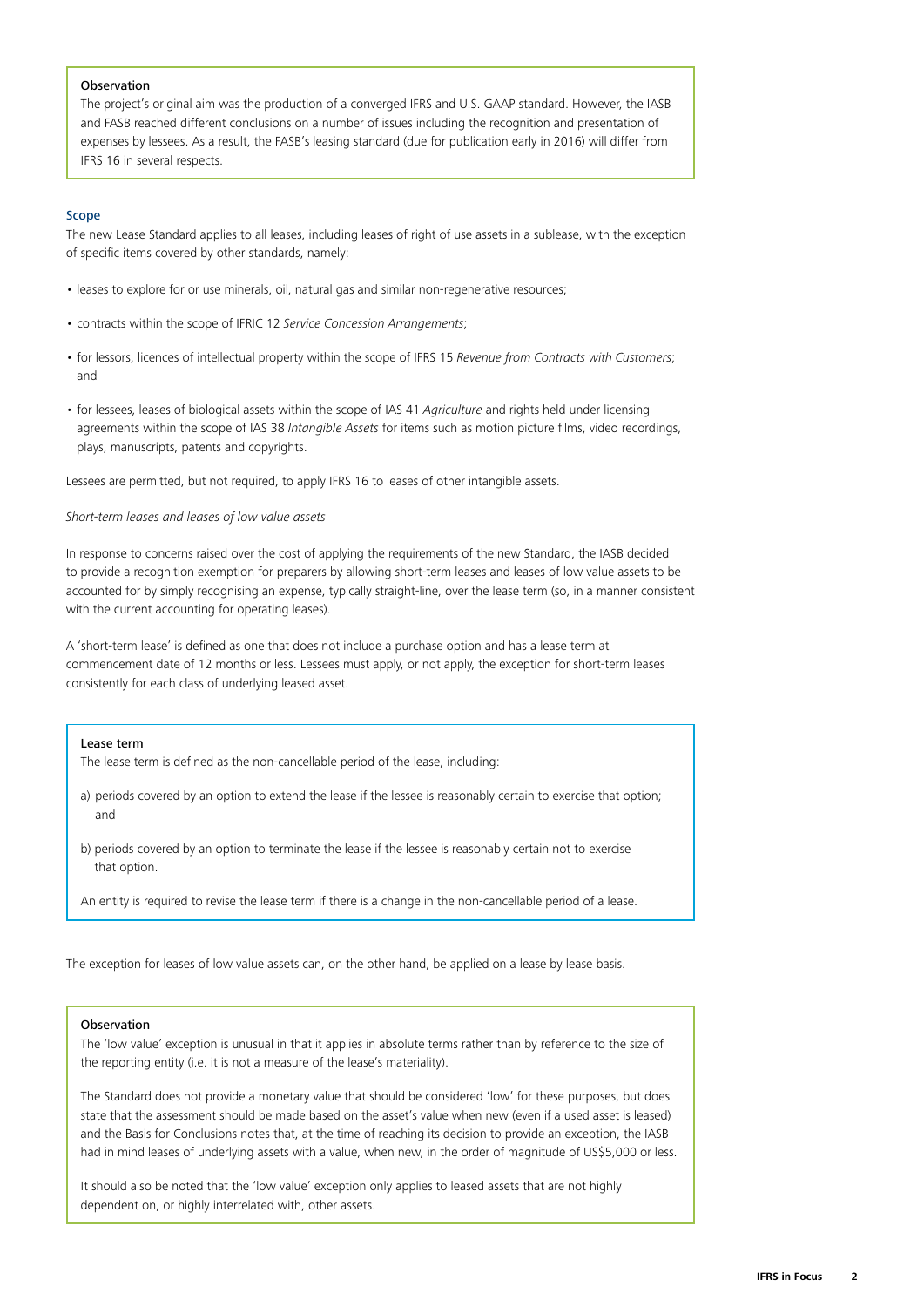### Definition of a lease

The Standard aims to distinguish a lease from a service contract on the basis of whether a customer is able to *control* the asset being leased.

A contract is, or contains, a lease if the contract provides a customer with the right to control the use of the identified asset for a period of time in exchange for consideration. Control is considered to exist if the customer has:

(a) the right to obtain substantially all of the economic benefits from use of an identified asset; and (b) the right to direct the use of that asset.

An entity is required to identify whether a contract is, or contains, a lease at inception and it will only reassess whether the contract is or contains a lease in case of a modification to the terms and conditions of the contract. The inception of a lease is the earlier of the date of a lease agreement and the date of commitment by the parties to the principal terms and conditions of the lease.

# Observation

The definition emphasises the notion of control because the IASB decided that to control the use of an asset, a customer is required to have not only the right to obtain substantially all of the economic benefits from use of an asset throughout the period of use (a 'benefits' element) but also the ability to direct the use of that asset (a 'power' element). This guidance is consistent with the concept of control in IFRS 10 *Consolidated Financial Statements* and IFRS 15 *Revenue from Contracts with Customers,* and with the IASB's proposals regarding control in the Conceptual Framework Exposure Draft.

The Standard provides detailed guidance to determine whether those conditions are met. It is expected that significant judgement will be required to make this assessment in some cases. A summary of the detailed guidance is provided below:.

| <b>Concept</b>                               | <b>Definition</b>                                                                                                                                                                                                                                                                                                                                       | <b>Observation</b>                                                                                                                                                                                                                                                                                                                                                                                                                                                                                                                                                                                                                                                                                                                                                                                                                                                                                                                                         |
|----------------------------------------------|---------------------------------------------------------------------------------------------------------------------------------------------------------------------------------------------------------------------------------------------------------------------------------------------------------------------------------------------------------|------------------------------------------------------------------------------------------------------------------------------------------------------------------------------------------------------------------------------------------------------------------------------------------------------------------------------------------------------------------------------------------------------------------------------------------------------------------------------------------------------------------------------------------------------------------------------------------------------------------------------------------------------------------------------------------------------------------------------------------------------------------------------------------------------------------------------------------------------------------------------------------------------------------------------------------------------------|
| Use of an<br>identified asset                | An asset is typically identified if it<br>is explicitly specified in a contract<br>or implicitly specified at the time<br>the asset is made available for use<br>by the customer. However, if the<br>supplier has substantive rights to<br>substitute the asset throughout the<br>period of use then the asset is not<br>considered to be 'identified'. | The requirement is similar to the guidance set out in<br>IFRIC 4 Determining whether an Arrangement contains<br>a Lease. An entity does not need to be able to identify<br>the particular asset (for example, a specific serial<br>number). Instead, an entity needs to determine whether<br>an identified asset is needed to fulfil the contract.<br>One area that will involve significant judgement will be<br>the distinction between a lease and a capacity contract.<br>The Standard clarifies that a capacity portion of an<br>asset is an identified asset if it is physically distinct (for<br>example, a floor of a building). By way of illustrating<br>this concept, the Standard contrasts a contract for<br>exclusive use of specific fibres within a larger cable<br>used to transmit data with one for use of an equivalent<br>portion of the capacity of the cable as a whole -<br>concluding that the former contract includes the right |
| <b>Substantive</b><br>substitution<br>rights | A supplier's right to substitute an<br>asset is substantive only if both of<br>the following conditions exist: (a)<br>the supplier has the practical ability<br>to substitute alternative assets<br>throughout the period of use;<br>and (b) the supplier would benefit<br>economically from the exercise of its<br>right to substitute the asset.      | to use an identified asset but the latter does not.<br>The IASB decided to include this requirement because<br>it considered that if a supplier has a substantive right to<br>substitute the asset throughout the period of use, then<br>it is the supplier who controls the use of the asset and<br>not the customer.<br>The concept of economic benefit from substitution<br>rights is illustrated by an example of a contract to use<br>a specified type of rail car to transport goods. In this<br>example, the supplier is deemed to benefit from<br>exercise of its right to substitute as this allows them<br>to utilise its pool of available rolling stock in the most<br>efficient manner.                                                                                                                                                                                                                                                       |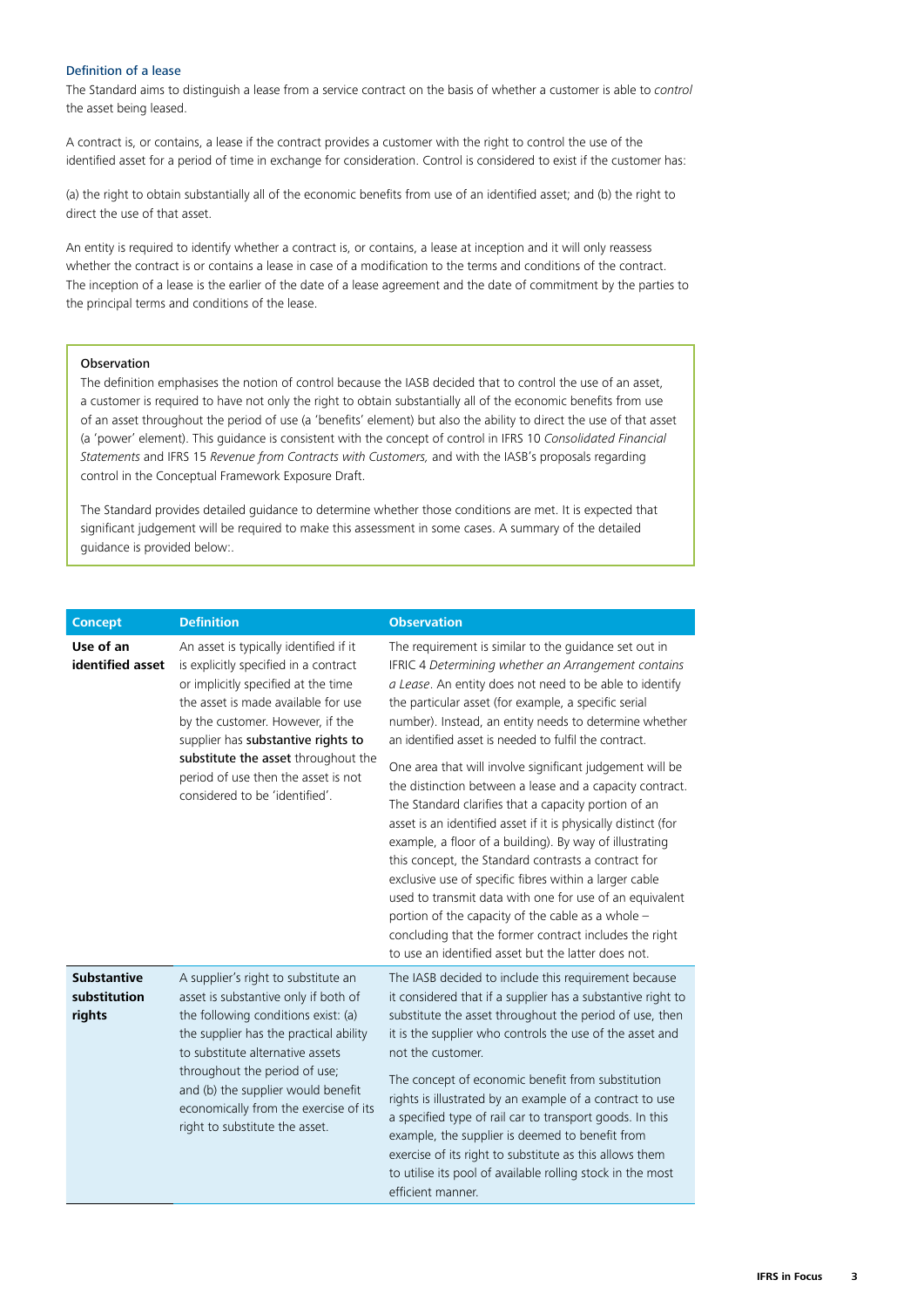| <b>Concept</b>                                                                        | <b>Definition</b>                                                                                                                                                                                                                                                                                                                                                                                                                                                                                                                                                                             | <b>Observation</b>                                                                                                                                                                                                                                                                                                                                                                                                                                                                                                                                                                                                                                                                                                                                                                                                                                                                                                                         |
|---------------------------------------------------------------------------------------|-----------------------------------------------------------------------------------------------------------------------------------------------------------------------------------------------------------------------------------------------------------------------------------------------------------------------------------------------------------------------------------------------------------------------------------------------------------------------------------------------------------------------------------------------------------------------------------------------|--------------------------------------------------------------------------------------------------------------------------------------------------------------------------------------------------------------------------------------------------------------------------------------------------------------------------------------------------------------------------------------------------------------------------------------------------------------------------------------------------------------------------------------------------------------------------------------------------------------------------------------------------------------------------------------------------------------------------------------------------------------------------------------------------------------------------------------------------------------------------------------------------------------------------------------------|
| <b>Right to obtain</b><br>economic<br>benefits from<br>use of the<br>identified asset | To control the use of an identified<br>asset, a customer is required to have<br>the right to obtain substantially all<br>of the economic benefits from use<br>of the asset throughout the period<br>of use. The economic benefits from<br>use of an asset include its primary<br>output and by-products, and other<br>economic benefits from using the<br>asset that could be realised from<br>a commercial transaction with<br>a third party.                                                                                                                                                | This assessment is made within the boundaries of the<br>scope of the contract. For example in a lease of a motor<br>vehicle which includes a limit for mileage use, that<br>limit is the scope of the contract and the customer will<br>assess the economic benefits obtained within this limit.                                                                                                                                                                                                                                                                                                                                                                                                                                                                                                                                                                                                                                           |
| <b>Right to direct</b><br>the use of the<br>identified asset                          | A customer has the right to direct<br>the use of an identified asset<br>throughout the period of use only<br>if either:<br>(a) the customer has the right to<br>direct how and for what purpose<br>the asset is used throughout the<br>period of use; or<br>(b) the relevant decisions about<br>how and for what purpose the<br>asset is used are predetermined<br>and: (i) the customer has the right<br>to operate the asset throughout the<br>period of use; or (ii) the customer<br>designed the asset in a way that<br>predetermines how and for what<br>purpose the asset will be used. | The relevant decision rights to be considered are those<br>that affect the economic benefits derived from the use<br>of the asset. Some examples of customer's rights that<br>meet the definition are: (i) rights to change the type<br>of output produced by the asset; (ii) rights to change<br>when the output is produced; or (iii) rights to change<br>where the output is produced. On the other hand,<br>rights that are limited to maintaining or operating the<br>asset do not grant on its own a right to direct how and<br>for what purpose the asset is used.<br>The concept of directing use through design of<br>the asset is explored in an example of a contract to<br>purchase all of the output of a solar farm, concluding<br>that although the customer makes no decisions during<br>the life of the farm it has the right to direct its use as<br>a result of having designed the asset before it was<br>constructed. |

# Observation

The Standard does not provide a definition of services; however, the Basis for Conclusions provides some considerations made by the IASB to distinguish leases from services. For example, it indicates that leases create rights and obligations that are different from those that arise from service contracts. This is because the lessee obtains and controls the right-of-use asset at the time that the underlying asset is made available for use by the lessee, on the other hand, in a service contract, the customer does not obtain an asset that it controls at commencement of the contract.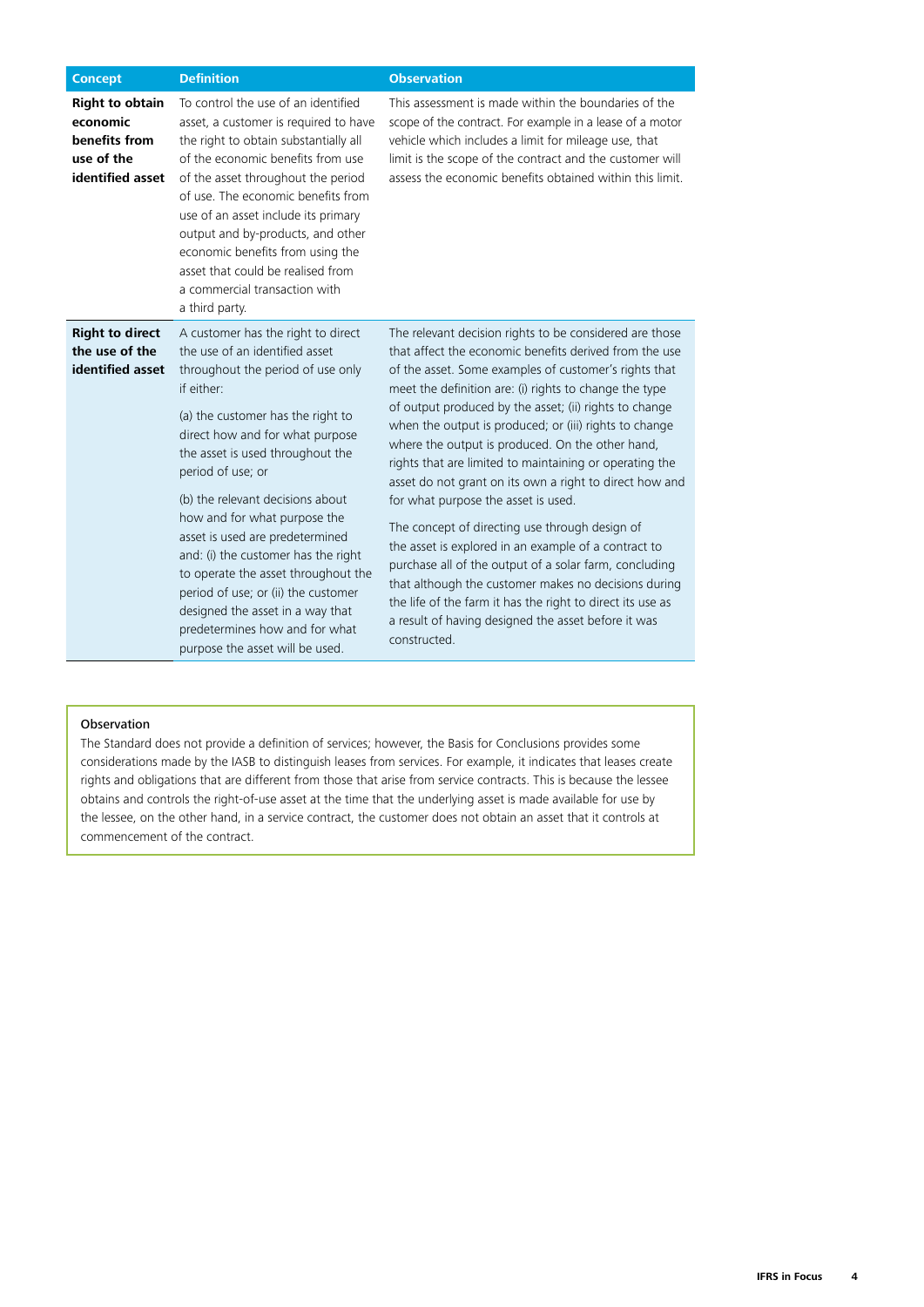To help entities determine whether a contract is, or contains, a lease, the Standard provides the following flowchart:

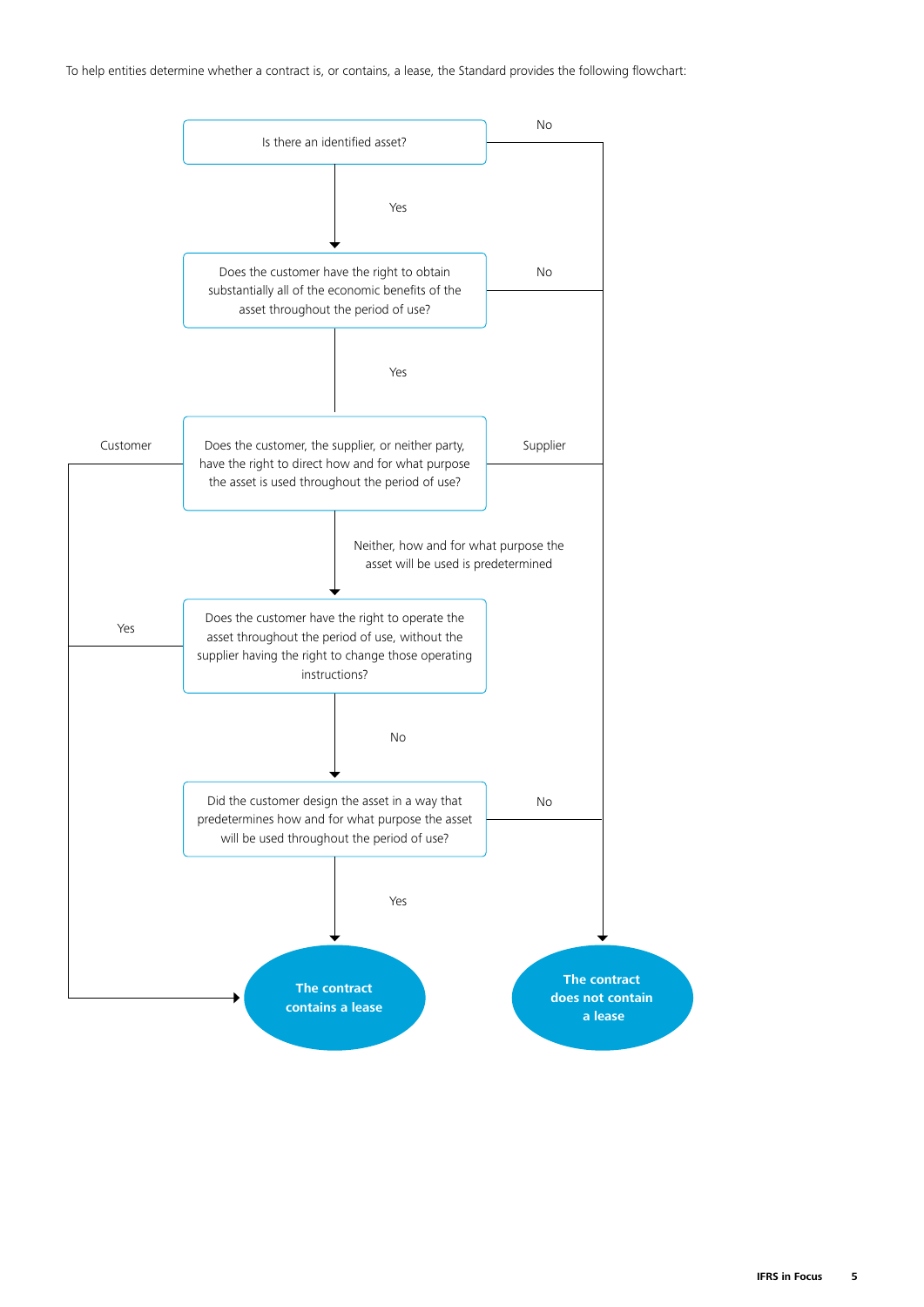# <span id="page-5-0"></span>**Accounting for leases in the financial statements of lessees**

#### **Recognition**

A lessee will recognise at lease commencement a right-of-use asset and a lease liability. The commencement date of a lease is defined in the Standard as the date on which a lessor makes an underlying asset available for use by a lessee.

#### Observation

The IASB decided to require a single accounting model for leases in which a lease will be recognised in the statement of financial position (unless any of IFRS 16's scope exceptions are available). The IASB concluded that a lessee's right to use an underlying asset meets the definition of an asset for the following reasons:

(i) the lessee controls the right to use the underlying asset throughout the lease term;

(ii) the lessee has the ability to determine how to use the underlying asset and, thus, how it generates future economic benefits from that right of use; and

(iii) the right to control and use the asset exists even when a lessee's right to use an asset includes some restrictions on its use; and the lessee's control of the right of use arises from past events—not only the commitment to the lease contract but also the underlying asset being made available for use by the lessee for the duration of the non-cancellable period of the lease.

# **Measurement**

#### Right‑of‑use asset

A lessee is required to include the following items as part of the costs of the right-of-use assets:

- the amount of the initial measurement of the lease liability (see below);
- any lease payments made to the lessor at or before the commencement date, less any lease incentives;
- any initial direct costs incurred by the lessee; and
- an estimate of costs to be incurred by the lessee in dismantling and removing the underlying asset, restoring the site on which it is located or restoring the underlying asset to the condition required by the terms and conditions of the lease, unless those costs are incurred to produce inventories. The lessee incurs the obligation for those costs either at the commencement date or as a consequence of having used the underlying asset during a particular period.

Subsequently, an entity will measure the right-of-use asset using either the cost or revaluation model of IAS 16 *Property, Plant and Equipment* (thus, recognising depreciation and impairment expenses in profit or loss and, if that model is applied, revaluations in other comprehensive income). However, the Standard requires the right-of-use asset of leased investment property to be measured at fair value if the entity uses the fair value model under IAS 40 *Investment Property* to its other investment properties.

As noted below, right-of-use assets are also adjusted as a result of certain changes in the lease liability subsequent to commencement of the lease.

#### Lease liability

An entity will measure the lease liability at the present value of lease payments discounted using the rate implicit in the lease if that rate can be readily determined. If an entity is unable to estimate the rate implicit in the lease, then the lessee should use its incremental borrowing rate.

#### Observation

The rate implicit in the lease is defined in the Standard as the rate of interest that at commencement date causes the aggregate present value of lease payments and the residual value of the asset at the end of the lease term to equal the sum of the fair value of the underlying asset and any initial direct cost of the lessor.

The IASB indicates that the interest rate implicit in the lease is likely to be similar to the lessee's incremental borrowing rate in many cases. This is because both rates take into account the credit standing of the lessee, the length of the lease, the nature and quality of the collateral provided and the economic environment in which the transaction occurs.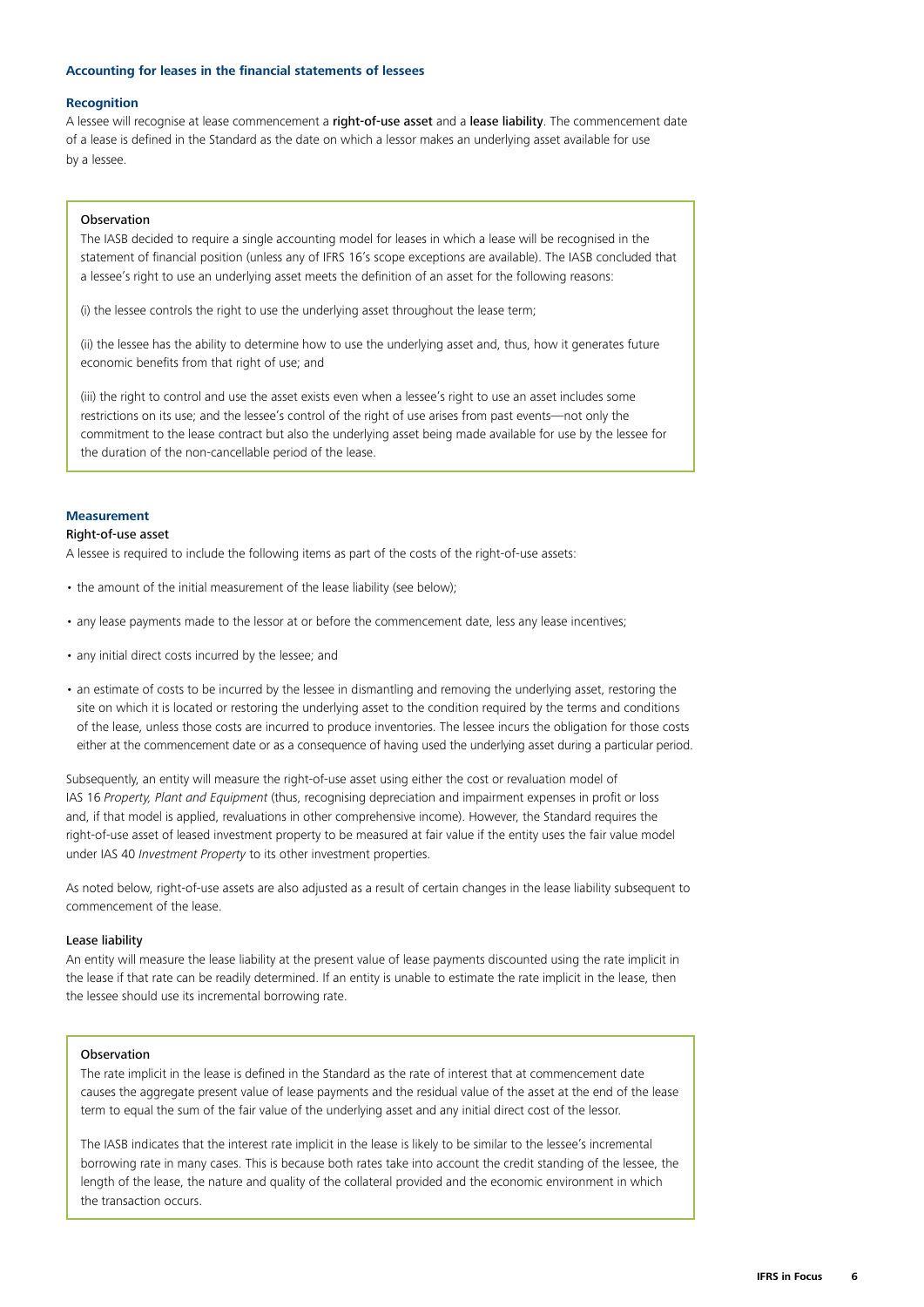The lease payments should include the following items:

• fixed payments (including in-substance fixed payments), less any lease incentives receivable from the lessor;

#### Observation

Lease payments should include fixed payments regardless of the form in which they were structured in the contract. For this reason, the IASB included the concept of 'in-substance fixed payments' which intend to capture payments that could, according to the contract, be variable but are in reality unavoidable.

• variable lease payments that depend on an index or a rate (such as the Consumer Price Index or a benchmark interest rate), using the index or rate as at the commencement date;

# Observation

A lease may include variable payments related to future performance. The Standard requires that any variable lease payment not related to an index or a rate will be recognised in profit or loss as incurred.

The IASB decided to exclude those variable payments from the initial measurement of the lease liability primarily for cost and benefits reasons. There was no specific conclusion as to whether variable payments related to future performance meet the definition of a liability.

- amounts expected to be payable by the lessee under residual value guarantees;
- the exercise price of a purchase option if the lessee is reasonably certain to exercise that option; and
- payments of penalties for terminating the lease, if the lease term reflects the lessee exercising an option to terminate the lease.

Subsequently, a lessee will increase the lease liability to reflect interest accrued (and recognised in profit or loss), deduct lease payments made from the liability and remeasure the carrying amount to reflect any reassessment, lease modification, or revision to in-substance fixed payments.

# Observation

The differing treatment of the right-of-use asset (depreciation typically recognised on a straight-line basis) and the lease liability (interest calculated using a constant rate of return method) results in probably the most significant impact of the new Standard on a lessee's net profit as the total expense recognised will be weighted towards the start of the lease term (due to the higher interest cost arising at that time) whereas under IAS 17 the cost of an operating lease is usually recognised on a straight-line basis across the lease term.

#### Reassessment of the lease liability

A lessee is required to remeasure the lease liability in the following circumstances:

- a change in the amount expected to be payable under a residual value guarantee;
- a change in future lease payments to reflect a change in an index or rate used to determine those payments (including, for example, a market rent review);
- a change in the lease term resulting from a change in the non-cancellable period of the lease (for example, the lessee not exercising an option previously included in the determination of the lease term); or
- a change in the assessment of an option to purchase the underlying asset.

Changes resulting from revisions to residual value guarantees and changes in an index or rate are calculated using the interest rate determined at commencement of the lease, whilst changes to the lease term or in the assessment of a purchase option require calculation of a revised interest rate at the date of the change.

A lessee is required to recognise the amount of the remeasurement of the lease liability as an adjustment to the right-of-use asset unless the carrying amount of the right-of-use asset is reduced to zero, in that situation, a lessee will recognise any remaining amount in profit or loss.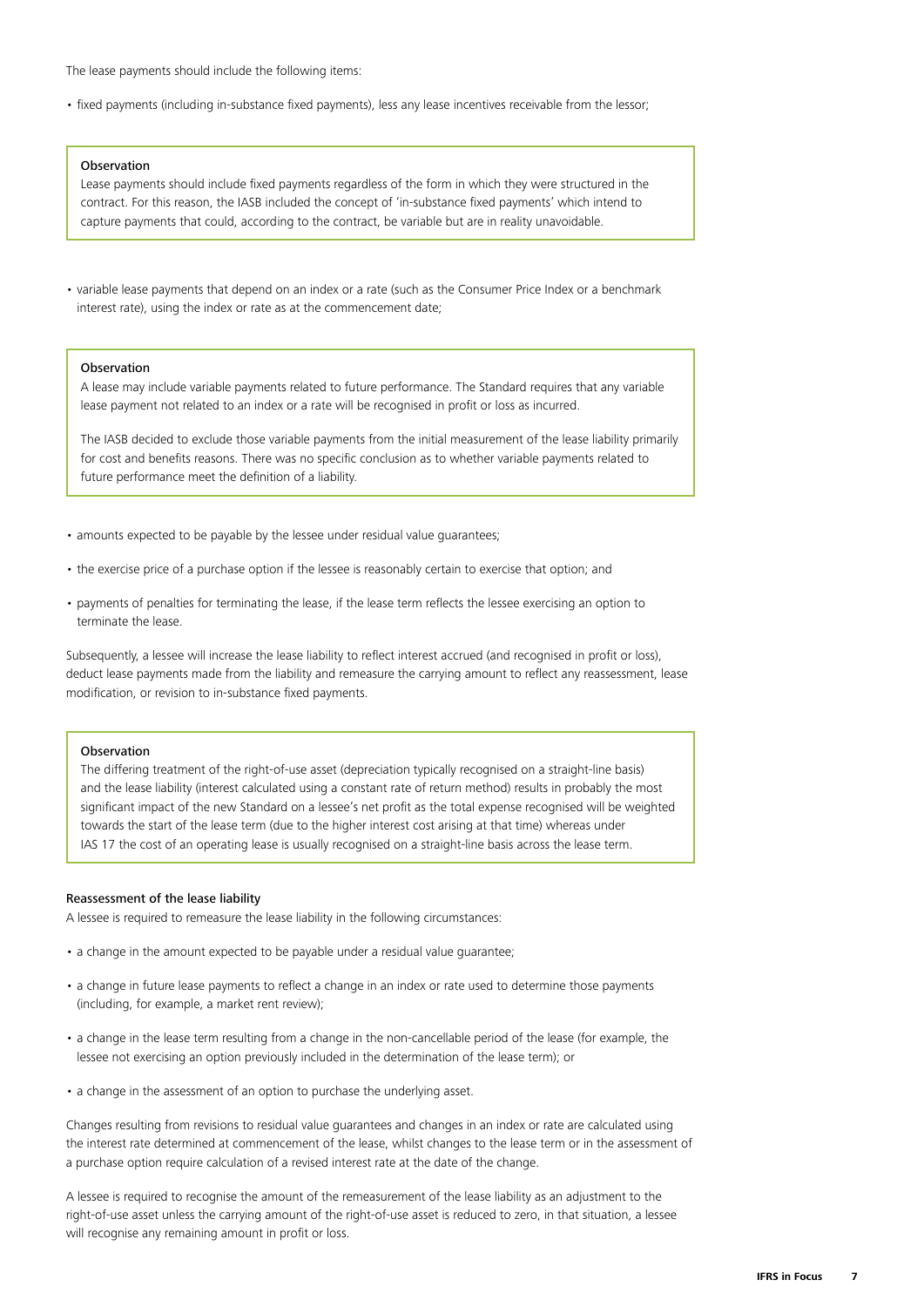### **Presentation**

The main presentation requirements are summarised below:

| <b>Statement of financial position</b>                                                                                                                                             | <b>Statement of profit or loss and</b><br>other comprehensive income           | <b>Statement of cash flows</b>                                                                                                                                                                      |
|------------------------------------------------------------------------------------------------------------------------------------------------------------------------------------|--------------------------------------------------------------------------------|-----------------------------------------------------------------------------------------------------------------------------------------------------------------------------------------------------|
| • Right-of-use assets<br>• Lease liabilities                                                                                                                                       | • Interest expense on the lease<br>liability (a component of<br>finance costs) | • Cash payments for the principal<br>portion of the lease liability within<br>financing activities.                                                                                                 |
| Distinguished from other assets<br>and liabilities either by separate<br>presentation in the statement of<br>financial position or by disclosure<br>of the line item that they are | • Depreciation charge from the<br>right-of-use asset                           | • Cash payments for the interest<br>portion of the lease liability<br>presented consistently with other<br>interest payments.                                                                       |
| included in.                                                                                                                                                                       |                                                                                | • Short-term lease payments,<br>payments for leases of low-value<br>assets and variable lease payments<br>not included in the measurement<br>of the lease liability within<br>operating activities. |

#### **Disclosure**

The disclosure objective of the Standard is that an entity is required to provide information to enable users of financial statements to assess the effect that leases have on the financial position, financial performance and cash flows of the lessee.

#### **Observation**

Consistently with the requirements being discussed under the IASB's Disclosure Initiative, the Standard indicates that a lessee should provide additional quantitative and qualitative information if it is necessary to meet the disclosure objective.

The Standard indicates that the information provided must be relevant for the users of the entity's financial statements and should help users to understand the most relevant implications derived from its leases, including for example, the flexibility provided by leases; restrictions imposed by leases; sensitivity on key variables; exposure to additional risks and deviations from industry practices.

The Standard significantly expands the current disclosure requirements about leases. The required quantitative disclosure requirements include:

- depreciation charge for right-of-use assets by class of underlying asset;
- interest expense on lease liabilities;
- the expense relating to short-term leases;
- the expense relating to leases of low-value assets;
- the expense relating to variable lease payments not included in the measurement of lease liabilities;
- income from subleasing right-of-use assets;
- total cash outflow for leases;
- additions to right-of-use assets;
- gains or losses arising from sale and leaseback transactions; and
- the carrying amount of right-of-use assets at the end of the reporting period, by class of underlying asset.

In addition, a lessee is required to disclose a maturity analysis of lease liabilities (separately from other financial liabilities) in accordance with IFRS 7 *Financial Instruments: Disclosures.*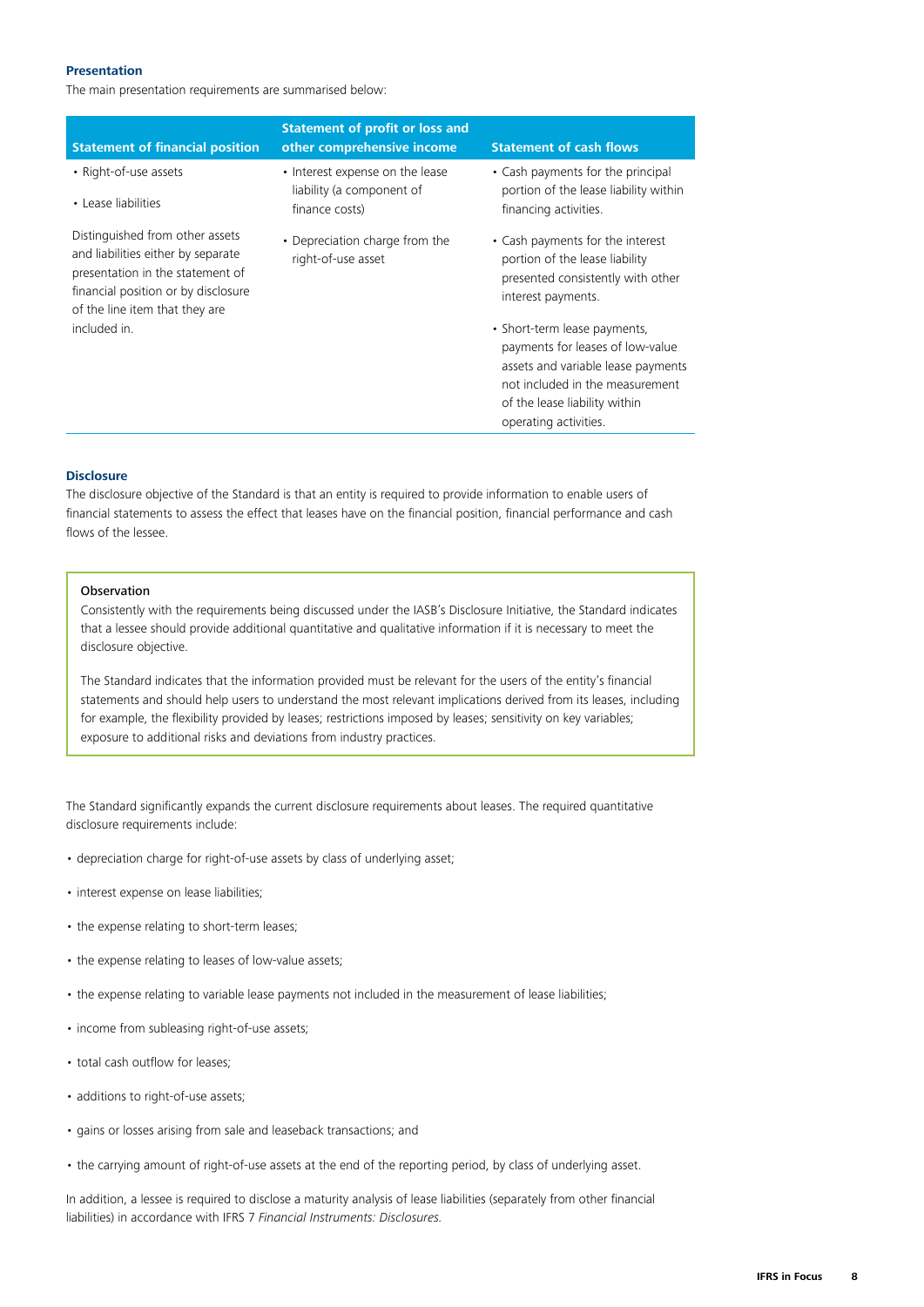# <span id="page-8-0"></span>**Accounting for leases in the financial statements of lessors**

The Standard maintains substantially the lessor accounting requirements in IAS 17 *Leases*.

# **Classification**

The Standard requires a lessor to classify a lease either as an operating lease or a finance lease.

A finance lease is a lease that transfers substantially all the risks and rewards incidental to ownership. The Standard includes examples of situations that will lead a lease to be considered a finance lease.

#### **Finance leases**

# Recognition

A lessor is required to recognise at the commencement date assets held under a finance lease in its Statement of financial position and present them as a receivable at an amount equal to the net investment in the lease.

# Measurement

The net investment in the lease will be measured as the sum of both of the following:

a) the lease receivable measured at the present value of the lease payments; and

b) the residual asset, measured at the present value of any residual value accruing to the lessor.

Subsequently, a lessor is required to recognise finance income over the lease term, based on a pattern reflecting a constant periodic rate of return on the lessor's net investment in the lease.

# **Operating Leases**

## Recognition and measurement

A lessor is required to recognise lease payments from operating leases as income on either a straight-line basis or another systematic basis. Another systematic basis should be applied if that basis is more representative of the pattern in which benefit from the use of the underlying asset is diminished.

#### Presentation

A lessor is required to present underlying assets subject to operating leases in its statement of financial position according to the nature of the underlying asset.

#### **Disclosure**

Similarly to the requirements for lessees, the Standard includes a disclosure objective for lessors. The objective is to disclose information in the notes that, together with the information provided in the statement of financial position, statement of profit or loss and statement of cash flows, gives a basis for users of financial statements to assess the effect that leases have on the financial position, financial performance and cash flows of the lessor.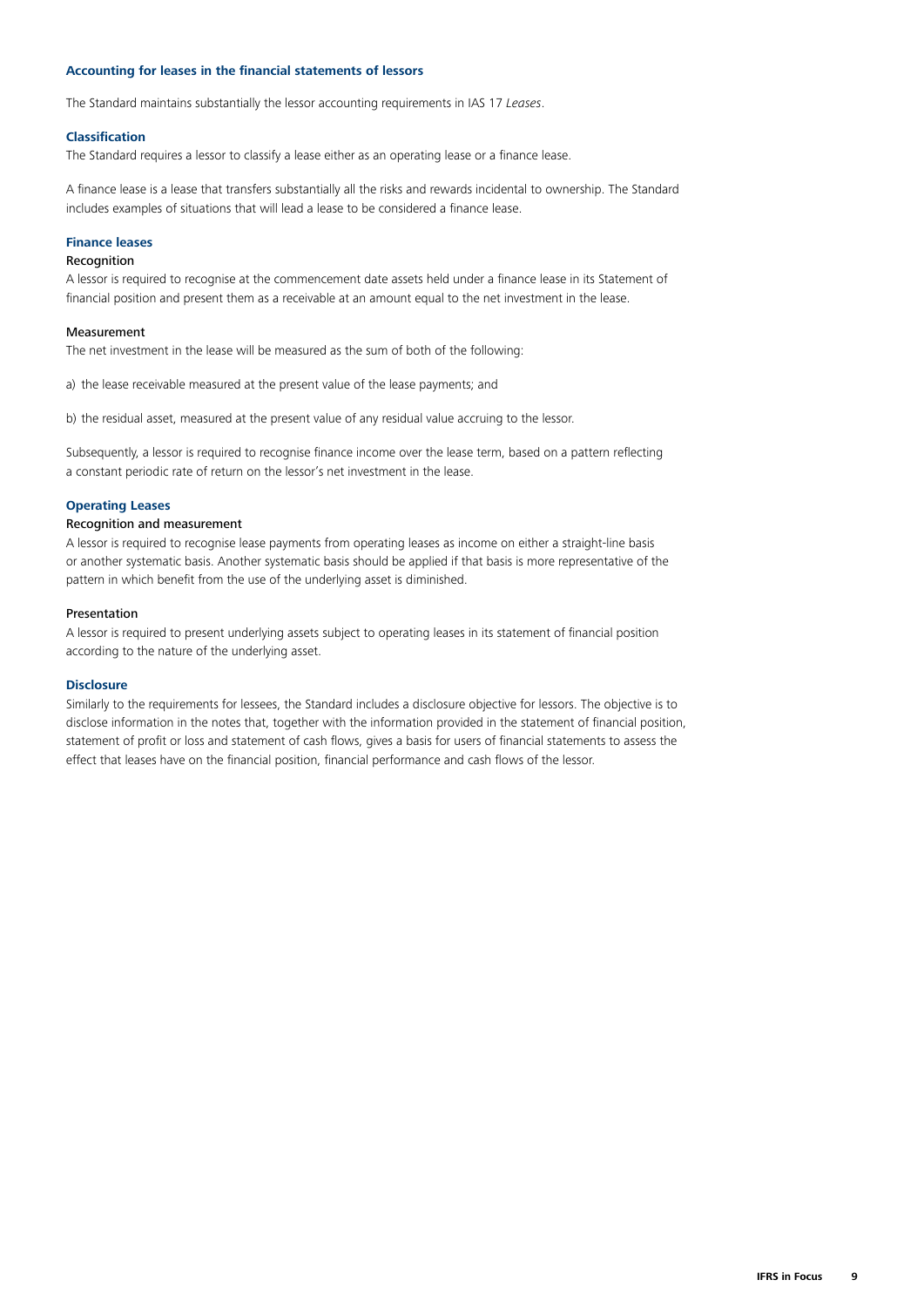# <span id="page-9-0"></span>**Sale and leaseback transactions**

The Standard includes guidance on sale and leaseback transactions applicable to both the seller-lessee and buyer-lessor. The treatment of such transactions depends on whether the transfer of the asset in question meets the criteria of IFRS 15 *Revenue from Contracts with Customers* for recognition as a sale.

If these criteria are met:

- the seller-lessee recognises a right-of-use asset calculated as the proportion of the asset's previous carrying amount relating to the right-of-use it has retained (as a result, a gain or loss on disposal is recognised only to the extent that rights of use have transferred to the buyer-lessor); and
- the buyer-lessor accounts for the purchase of the underlying asset under applicable Standards (for example, IAS 16 for a purchase of property, plant and equipment) and the lease under IFRS 16's lessor accounting model.

If the sale proceeds do not reflect the fair value of the asset, or if the lease payments are not at a market rate, adjustments are made to reflect a prepayment of lease payments or additional financing provided by the buyer-lessor.

If the criteria are not met:

- the seller-lessee continues to recognise the underlying asset and recognises a financial liability in respect of the sales proceeds received; and
- the buyer-lessor recognises a financial asset in respect of the payment made.

Both parties then account for the financial instrument in accordance with IFRS 9 *Financial Instruments* (or, if that standard has not yet been applied, IAS 39 *Financial Instruments: Recognition and Measurement*).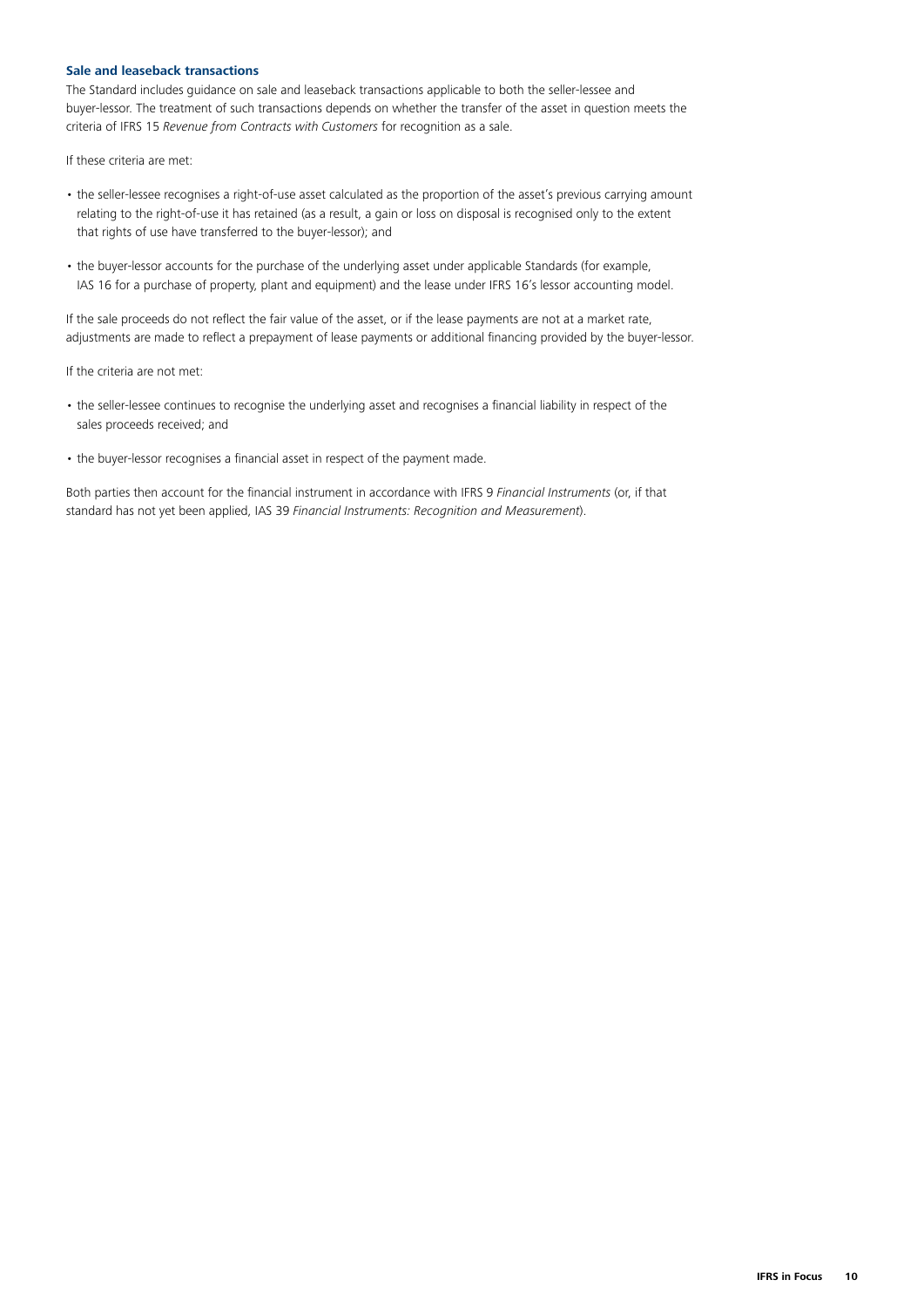# <span id="page-10-0"></span>**Effective date and transition**

The Standard is applicable for annual reporting periods beginning on or after 1 January 2019. Earlier application is permitted for entities that apply IFRS 15 *Revenue from Contracts with Customers* at or before the date of initial application of this Standard.

The Standard provides specific transition requirements to:

- the definition of a lease (permitting the conclusion reached under IAS 17 and IFRIC 4 *Determining whether an Arrangement contains a Lease* to be carried forward in respect of contracts entered into prior to the date of initial application of IFRS 16);
- the measurement of right-of-use assets and lease liabilities (providing relief from full retrospective calculation of these balances);
- sale and leaseback transactions before the date of the initial application (requiring accounting based on the conclusion on whether the transaction was a sale and operating leaseback or a sale and finance leaseback reached under IAS 17); and
- amounts previously recognised in relation to business combinations (requiring any asset or liability in relation to favourable or unfavourable terms of operating leases to be derecognised and the carrying amount of the associated right-of-use asset adjusted by a corresponding amount).

A lessee can apply this Standard either by a full retrospective approach or a modified retrospective approach. If the latter approach is selected, an entity is not required to restate the comparative information and the cumulative effect of initially applying this Standard must be presented as an adjustment to the opening balance of retained earnings (or other component of equity as appropriate).

### <span id="page-10-1"></span>**Implementing the new Lease Standard**

The IASB set the effective date on 1 January 2019 with the consideration of the time and cost that will be involved in implementing the new Standard. This time allows entities to consider the effects of IFRS 16 for example in respect of:

- changes needed to its systems and processes; for example to track leases individually or at portfolio level and to perform calculations;
- judgements required particularly in respect of the definition of a lease and in the assessment of the lease term;
- any potential tax impacts if the treatment of a lease for tax purposes is based on its treatment in financial statements;
- the impact of the Standard on key metrics, debt covenants and management compensation; and
- additional information that entities may need to gather to make the required disclosures.